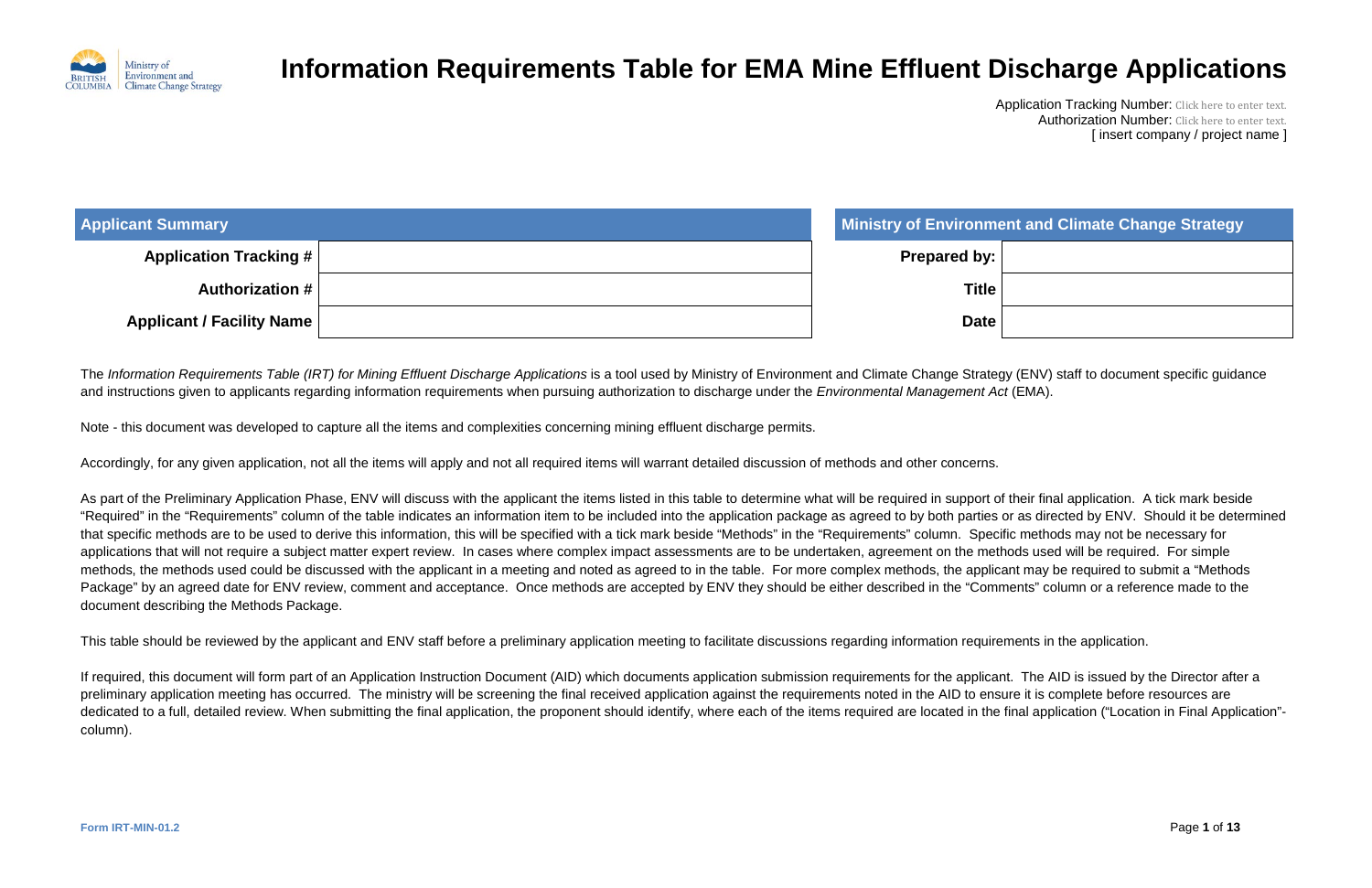

|                                                        | Location in<br>Final<br>Application |
|--------------------------------------------------------|-------------------------------------|
|                                                        |                                     |
|                                                        |                                     |
|                                                        |                                     |
|                                                        |                                     |
|                                                        |                                     |
|                                                        |                                     |
|                                                        |                                     |
|                                                        |                                     |
|                                                        |                                     |
|                                                        |                                     |
|                                                        |                                     |
|                                                        |                                     |
| fer from this Guidance, please provide a rationale and |                                     |
|                                                        |                                     |
|                                                        |                                     |
|                                                        |                                     |
|                                                        |                                     |
|                                                        |                                     |
|                                                        |                                     |
|                                                        |                                     |
|                                                        |                                     |

| Information                                                                                                                                                                                                                                                                                                                                                                                                                                      | <b>Requirements</b>                  | Comments | Location in<br>Final<br>Application |  |
|--------------------------------------------------------------------------------------------------------------------------------------------------------------------------------------------------------------------------------------------------------------------------------------------------------------------------------------------------------------------------------------------------------------------------------------------------|--------------------------------------|----------|-------------------------------------|--|
| <b>PROJECT DESCRIPTION AND OVERVIEW</b> - This section is an introduction to the application and provides background information on the project and the proponent.                                                                                                                                                                                                                                                                               |                                      |          |                                     |  |
| Describe the project and application including proposed facilities<br>1.1<br>and processes (including mining and milling processes, maps and<br>flowsheets if applicable).                                                                                                                                                                                                                                                                       | Required $\square$ Methods $\square$ |          |                                     |  |
| Provide company overview.<br>1.2                                                                                                                                                                                                                                                                                                                                                                                                                 | Required $\square$ Methods $\square$ |          |                                     |  |
| Identify the project location by map and describe it including site<br>1.3<br>and surrounding land uses.                                                                                                                                                                                                                                                                                                                                         | Required $\square$ Methods $\square$ |          |                                     |  |
| Describe relevant regulatory processes outside of EMA<br>1.4<br>(Environmental Assessment, concurrent applications, Mines<br>Act/EMA joint applications, etc.).                                                                                                                                                                                                                                                                                  | Required $\square$ Methods $\square$ |          |                                     |  |
| Describe the project history and list related reports.<br>1.5                                                                                                                                                                                                                                                                                                                                                                                    | Required $\Box$ Methods $\Box$       |          |                                     |  |
| Describe the products and markets.<br>1.6                                                                                                                                                                                                                                                                                                                                                                                                        | Required $\square$ Methods $\square$ |          |                                     |  |
| Describe major activities, infrastructure and waste management,<br>1.7<br>including scheduling, related to:                                                                                                                                                                                                                                                                                                                                      |                                      |          |                                     |  |
| 1.7.1 Site preparation and construction                                                                                                                                                                                                                                                                                                                                                                                                          | Required $\square$ Methods $\square$ |          |                                     |  |
| 1.7.2 Operations                                                                                                                                                                                                                                                                                                                                                                                                                                 | Required $\square$ Methods $\square$ |          |                                     |  |
| 1.7.3 Closure and post-closure                                                                                                                                                                                                                                                                                                                                                                                                                   | Required $\square$ Methods $\square$ |          |                                     |  |
| List all applicable Environmental Assessment Certificate<br>1.8<br>conditions and detail where they have been addressed in the<br>application.                                                                                                                                                                                                                                                                                                   | Required $\square$ Methods $\square$ |          |                                     |  |
| $\mathbf{2}$<br>ENVIRONMENTAL SETTING - This section provides information regarding the environmental setting before proposed mining activities occur.<br>Please review the current version of the Water and Air Baseline Monitoring Guidance Document, BC Ministry of Environment1. If environmental settings data collection design and methods differ from this Guidance, please prov<br>discuss with ENV staff at the pre-application stage. |                                      |          |                                     |  |
| ENVIRONMENTAL SETTING: METEOROLOGY AND CLIMATE <sup>1</sup><br>2.1                                                                                                                                                                                                                                                                                                                                                                               |                                      |          |                                     |  |
| 2.1.1 Provide a detailed map showing the location of all site-specific<br>and regional climate stations in relation to project facilities.                                                                                                                                                                                                                                                                                                       | Required $\square$ Methods $\square$ |          |                                     |  |
| 2.1.2 Describe relevant meteorological and climate information<br>sources for parameters such as wind speed and direction,<br>precipitation, temperature and evaporation.                                                                                                                                                                                                                                                                        | Required $\square$ Methods $\square$ |          |                                     |  |
| 2.1.3 Submit all climate data in an appendix (electronic preferred)<br>including site photos, precipitation, temperature, snow water<br>equivalent, etc. and provide monthly and annual summaries of<br>relevant climatic parameters in this chapter.                                                                                                                                                                                            | Required $\square$ Methods $\square$ |          |                                     |  |
| 2.1.4 Provide recurrence interval analysis of annual precipitation,<br>short-term rainfall and/or snowmelt events.                                                                                                                                                                                                                                                                                                                               | Required $\square$ Methods $\square$ |          |                                     |  |
| 2.1.5 Identify information gaps and describe site-specific<br>meteorological data collection methods proposed to augment<br>existing regional data.                                                                                                                                                                                                                                                                                              | Required $\square$ Methods $\square$ |          |                                     |  |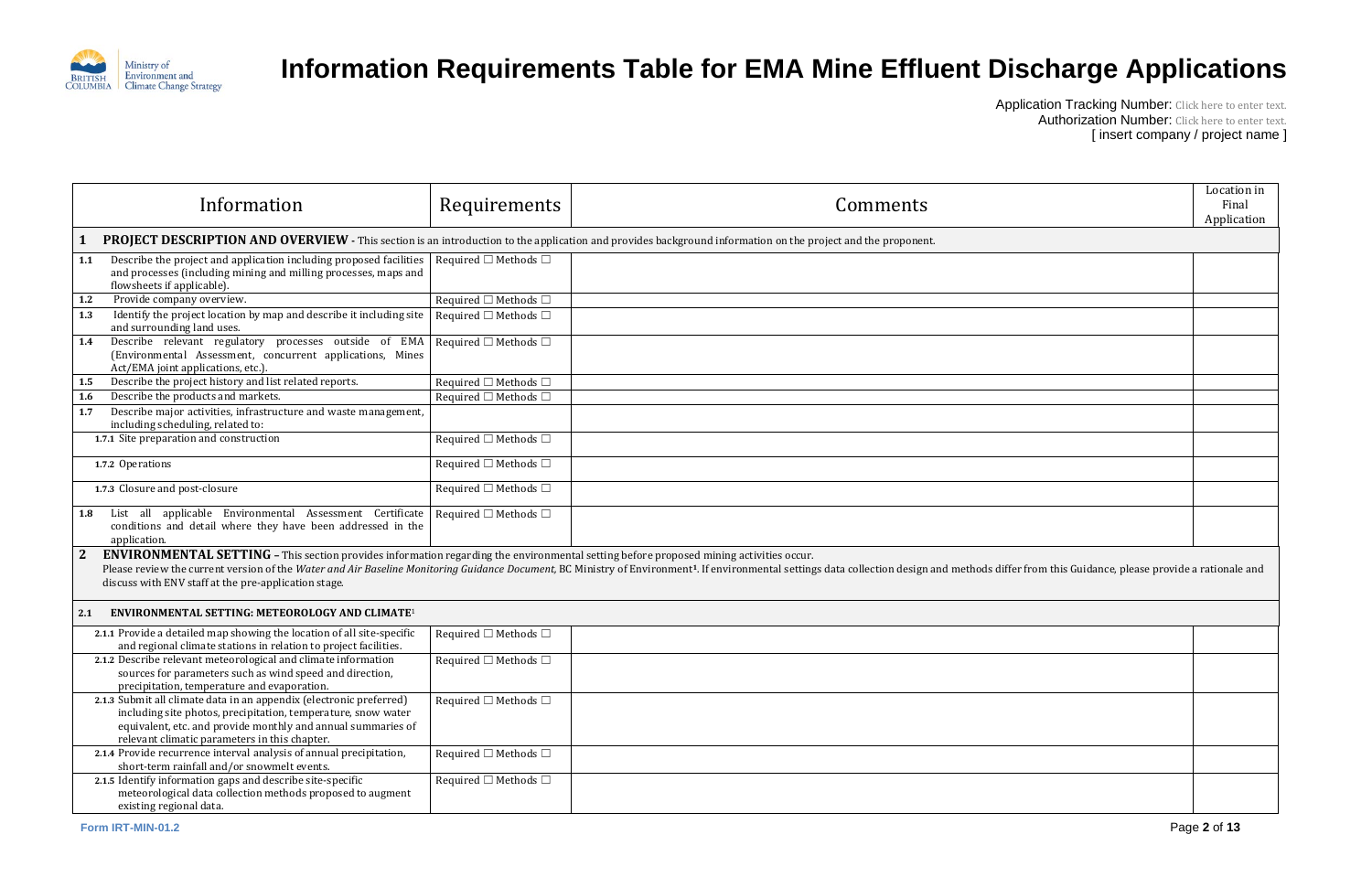

| Location in<br>Final<br>Application |
|-------------------------------------|
|                                     |
|                                     |
|                                     |
|                                     |
|                                     |
|                                     |
|                                     |
|                                     |
|                                     |
|                                     |
|                                     |
|                                     |
|                                     |
|                                     |
|                                     |
|                                     |
|                                     |
|                                     |
|                                     |
|                                     |

|                                                         | Information                                                                                                                                                                                                                                                                                                                                  | Requirements                         | Comments |  |
|---------------------------------------------------------|----------------------------------------------------------------------------------------------------------------------------------------------------------------------------------------------------------------------------------------------------------------------------------------------------------------------------------------------|--------------------------------------|----------|--|
| 2.2                                                     | ENVIRONMENTAL SETTING: WATER QUANTITY <sup>1</sup>                                                                                                                                                                                                                                                                                           |                                      |          |  |
|                                                         | 2.2.1 Surface Water - Hydrology                                                                                                                                                                                                                                                                                                              |                                      |          |  |
| 2.2.1.1                                                 | Describe pre-mine topography and surface drainage<br>features.                                                                                                                                                                                                                                                                               | Required $\square$ Methods $\square$ |          |  |
| 2.2.1.2                                                 | Provide detailed maps showing all drainage basins (local<br>and regional) that will be affected by the proposed mine,<br>areas of groundwater discharge, wetlands and notable<br>topographic features (e.g., glaciers).                                                                                                                      | Required $\square$ Methods $\square$ |          |  |
| 2.2.1.3                                                 | Provide a detailed hydrologic analysis of key surface<br>drainages within the project area, to define seasonal flow<br>regimes of local drainages. Provide monthly and annual<br>stream flow/runoff summaries and critical low flow<br>metrics.                                                                                              | Required $\square$ Methods $\square$ |          |  |
| 2.2.1.4                                                 | Describe and justify baseline study design, methods of<br>hydrometric station installation, sampling methods,<br>Quality Assurance/Quality Control (QA/QC) procedures,<br>and assignment of data grades as described in the Manual<br>of British Columbia Hydrometric Standards <sup>2</sup> .                                               | Required $\square$ Methods $\square$ |          |  |
| 2.2.1.5                                                 | Include all hydrological data in an appendix (electronic<br>preferred), including rating curves, manual measurements,<br>plots of site-specific discharge, site photos, etc.                                                                                                                                                                 | Required $\square$ Methods $\square$ |          |  |
| 2.2.1.6                                                 | Identify spatial or temporal gaps in the database, and<br>provide record periods for all gauging stations (regional<br>and project specific).                                                                                                                                                                                                | Required $\square$ Methods $\square$ |          |  |
| 2.2.1.7                                                 | Provide recurrence interval analyses of peak and low flow<br>events (instantaneous, annual, etc. as appropriate).                                                                                                                                                                                                                            | Required $\square$ Methods $\square$ |          |  |
| 2.2.1.8                                                 | Summarize the predicted effects of climate change on the<br>future climate and hydrology of the project area.                                                                                                                                                                                                                                | Required $\square$ Methods $\square$ |          |  |
| 2.2.2 Groundwater - Hydrogeology and Hydro-stratigraphy |                                                                                                                                                                                                                                                                                                                                              |                                      |          |  |
| 2.2.2.1                                                 | Develop a groundwater data collection and monitoring<br>plan that includes: the number of boreholes required for<br>hydrogeological characterization, the rationale for the<br>placement, completion and development of<br>boreholes/monitoring wells, and borehole/monitoring<br>well depths required to achieve vertical characterisation. | Required $\square$ Methods $\square$ |          |  |
| 2.2.2.2                                                 | Describe and justify baseline study design, methods and<br>QA/QC procedures, with an emphasis on characterizing<br>the pre-development groundwater flow regime.                                                                                                                                                                              | Required $\Box$ Methods $\Box$       |          |  |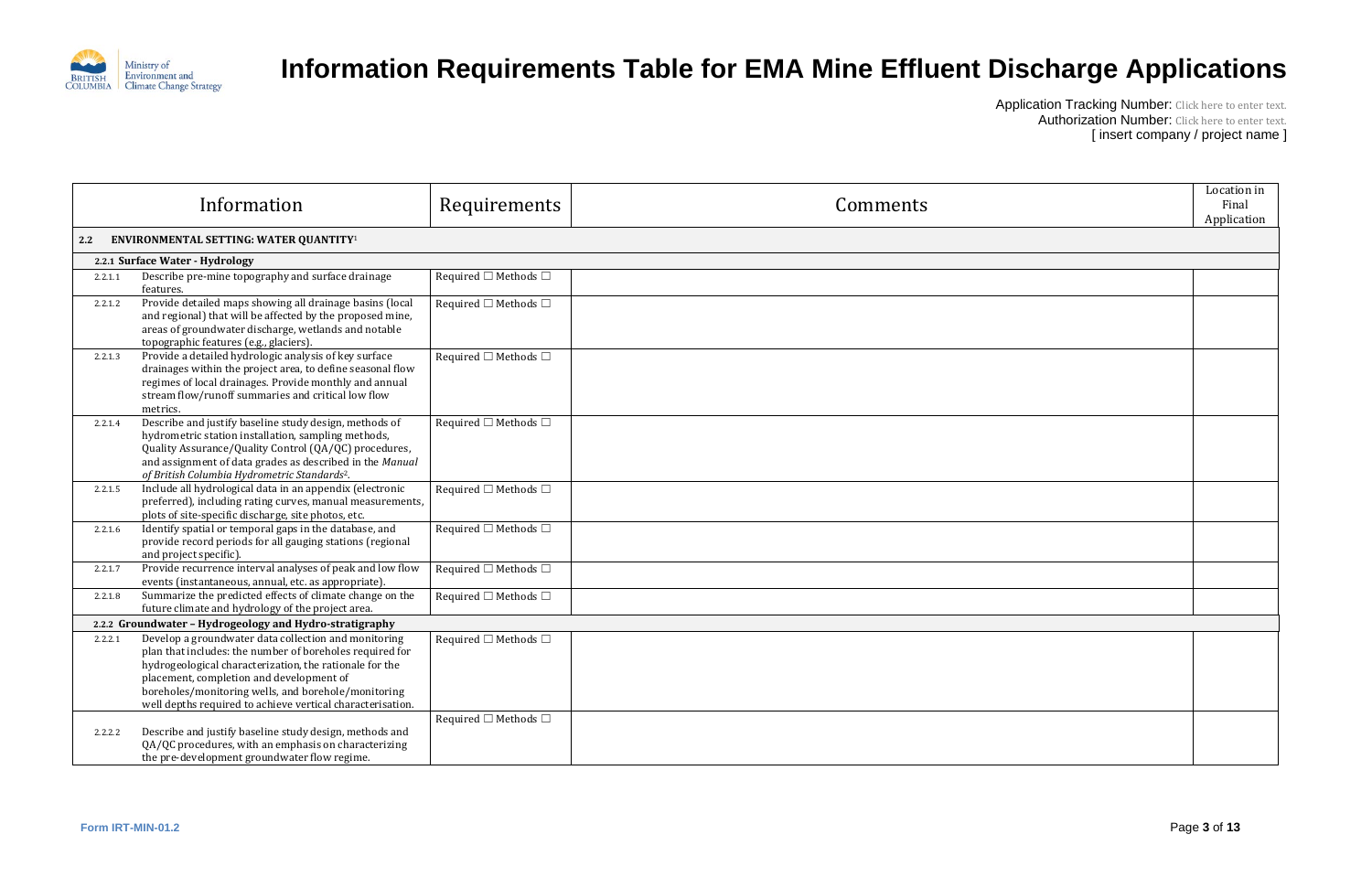

| Location in<br>Final<br>Application |
|-------------------------------------|
|                                     |
|                                     |
|                                     |
|                                     |
|                                     |
|                                     |
|                                     |
|                                     |
|                                     |
|                                     |
|                                     |
|                                     |
|                                     |
|                                     |
|                                     |
|                                     |
|                                     |
|                                     |
|                                     |

| Information                                                                                                                                                                                                                                                                                                                | Requirements                         | Comments |
|----------------------------------------------------------------------------------------------------------------------------------------------------------------------------------------------------------------------------------------------------------------------------------------------------------------------------|--------------------------------------|----------|
| Provide temporally representative water level data from<br>2.2.2.3<br>observation wells and assess all relevant parameters for<br>aquifer characteristics (e.g. storativity, hydraulic<br>conductivity, etc.) in all stratigraphic units that may play a<br>role in Contaminants of Potential Concern (COPC)<br>transport. | Required $\square$ Methods $\square$ |          |
| Provide all well logs, pump/slug test results, core pictures,<br>2.2.2.4<br>etc. in an appendix.                                                                                                                                                                                                                           | Required $\Box$ Methods $\Box$       |          |
| ENVIRONMENTAL SETTING: WATER QUALITY AND ASSOCIATED RECEPTORS <sup>1</sup><br>2.3                                                                                                                                                                                                                                          |                                      |          |
| 2.3.1 Identify potential downstream receptor groups (including<br>applicable aquatic life, wildlife, livestock, irrigation, humans)<br>for surface and groundwater in relation to proposed project<br>related activities and discharges.                                                                                   | Required $\square$ Methods $\square$ |          |
| 2.3.2 Describe and justify baseline study design, methods, sampling<br>sites and periods, analysed parameters and QA/QC procedures.<br>Identify where it does not follow the Water and Air Baseline<br>Monitoring Guidance Document for Mine Proponents and<br>$Operators1$ :                                              |                                      |          |
| Groundwater Quality and Geochemistry<br>a)                                                                                                                                                                                                                                                                                 | Required $\square$ Methods $\square$ |          |
| <b>Surface Water Quality</b><br>b                                                                                                                                                                                                                                                                                          | Required $\square$ Methods $\square$ |          |
| Sediment Quality<br>C)                                                                                                                                                                                                                                                                                                     | Required $\Box$ Methods $\Box$       |          |
| d)<br>Receptors                                                                                                                                                                                                                                                                                                            | Required $\square$ Methods $\square$ |          |
| 2.3.3 Provide data summaries (using appropriate statistics) that<br>characterize spatial and temporal variations and identify<br>location, frequency, seasonality, duration and magnitude of<br>applicable standards exceedances or environmental quality<br>guideline exceedances:                                        |                                      |          |
| Groundwater Quality and Geochemistry<br>a)                                                                                                                                                                                                                                                                                 | Required $\square$ Methods $\square$ |          |
| <b>Surface Water Quality</b><br>b)                                                                                                                                                                                                                                                                                         | Required $\square$ Methods $\square$ |          |
| Sediment Quality<br>c)                                                                                                                                                                                                                                                                                                     | Required $\square$ Methods $\square$ |          |
| Receptors<br>d)                                                                                                                                                                                                                                                                                                            | Required $\square$ Methods $\square$ |          |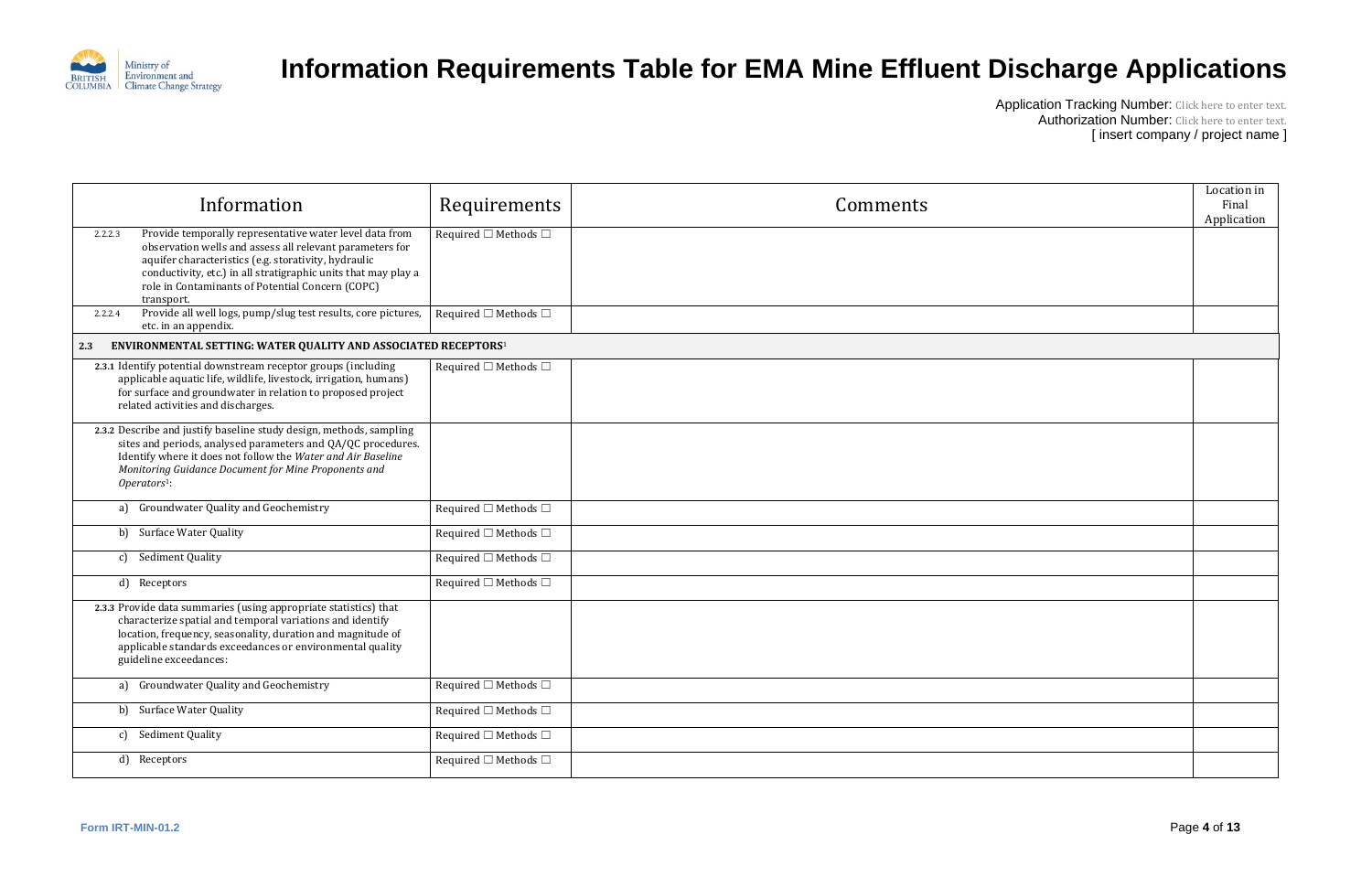

| Location in          |
|----------------------|
| Final<br>Application |
|                      |
|                      |
|                      |
|                      |
|                      |
|                      |
|                      |
|                      |
|                      |
|                      |
|                      |
|                      |
|                      |
|                      |
|                      |
|                      |
|                      |
|                      |
|                      |
|                      |
|                      |
|                      |

| Information                                                                                                                                                                                   | Requirements                         | Comments |
|-----------------------------------------------------------------------------------------------------------------------------------------------------------------------------------------------|--------------------------------------|----------|
| 2.3.4 For lakes, provide limnological characterizations at a<br>representative deep station for each basin. Sampling design<br>should be adequate to support determination of trophic status. | Required $\square$ Methods $\square$ |          |
| 2.3.5 Provide all raw data in a tabulated form, including applicable<br>method detection limits (in appendices - and excel compatible<br>electronic files):                                   |                                      |          |
| Groundwater Quality and Geochemistry<br>a)                                                                                                                                                    | Required $\square$ Methods $\square$ |          |
| <b>Surface Water Quality</b><br>b                                                                                                                                                             | Required $\square$ Methods $\square$ |          |
| Sediment Quality<br>c)                                                                                                                                                                        | Required $\square$ Methods $\square$ |          |
| d) Receptors                                                                                                                                                                                  | Required $\square$ Methods $\square$ |          |
| 2.3.6 Identify certified laboratories that conducted sample analysis:                                                                                                                         |                                      |          |
| Groundwater Quality and Geochemistry<br>a)                                                                                                                                                    | Required $\square$ Methods $\square$ |          |
| b) Surface Water Quality                                                                                                                                                                      | Required $\square$ Methods $\square$ |          |
| Sediment Quality<br>c)                                                                                                                                                                        | Required $\square$ Methods $\square$ |          |
| d) Receptors                                                                                                                                                                                  | Required $\square$ Methods $\square$ |          |
| 2.3.7 Provide a detailed figure with sampling locations in relation to<br>proposed or existing discharge locations, areas of disturbance<br>and distribution of receptors.                    |                                      |          |
| Groundwater Quality and Geochemistry<br>a)                                                                                                                                                    | Required $\square$ Methods $\square$ |          |
| <b>Surface Water Quality</b><br>b                                                                                                                                                             | Required $\square$ Methods $\square$ |          |
| Sediment Quality<br>c)                                                                                                                                                                        | Required $\square$ Methods $\square$ |          |
| $\mathbf{d}$<br>Receptors                                                                                                                                                                     | Required $\square$ Methods $\square$ |          |
| 2.3.8 Identify and discuss QA/QC concerns related to the following<br>data (see guidance in the current BC Field Sampling Manual <sup>3</sup> ):                                              |                                      |          |
| Groundwater Quality and Geochemistry<br>a)                                                                                                                                                    | Required $\square$ Methods $\square$ |          |
| b) Surface Water Quality                                                                                                                                                                      | Required $\square$ Methods $\square$ |          |
|                                                                                                                                                                                               |                                      |          |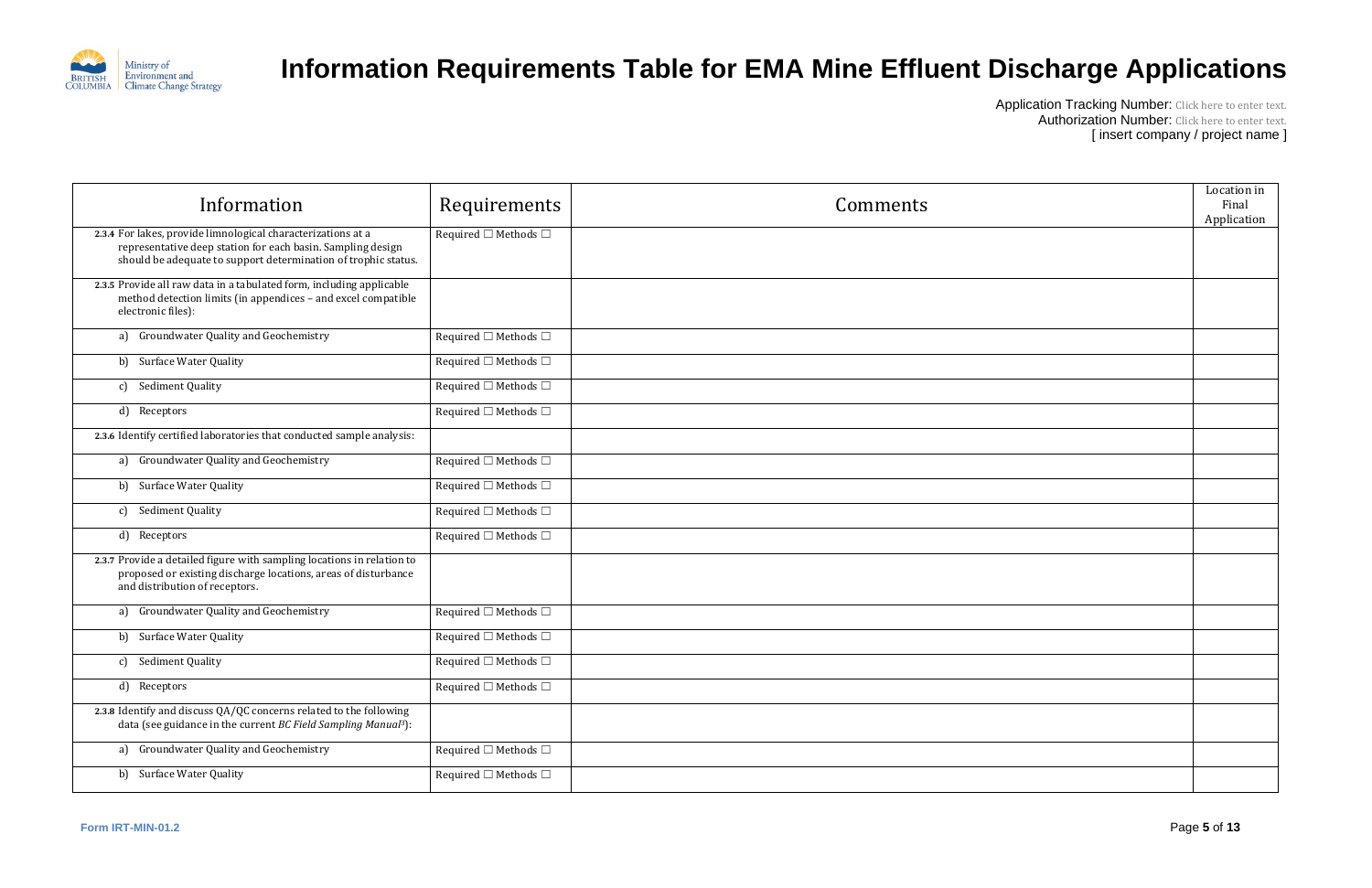

| Location in<br>Final<br>Application |
|-------------------------------------|
|                                     |
|                                     |
|                                     |
|                                     |
|                                     |
|                                     |
|                                     |
|                                     |
|                                     |
|                                     |
|                                     |
|                                     |
|                                     |
|                                     |
|                                     |
|                                     |
|                                     |
|                                     |
|                                     |
|                                     |

|     | Information                                                                                                                                                                                                                                                                                                                                                                    | Requirements                         | Comments |
|-----|--------------------------------------------------------------------------------------------------------------------------------------------------------------------------------------------------------------------------------------------------------------------------------------------------------------------------------------------------------------------------------|--------------------------------------|----------|
|     | Sediment Quality<br>c)                                                                                                                                                                                                                                                                                                                                                         | Required $\square$ Methods $\square$ |          |
|     | d) Receptors                                                                                                                                                                                                                                                                                                                                                                   | Required $\square$ Methods $\square$ |          |
|     | 2.3.9 Identify and assess spatial or temporal data gaps and<br>uncertainties:                                                                                                                                                                                                                                                                                                  |                                      |          |
|     | Groundwater Quality and Geochemistry<br>a)                                                                                                                                                                                                                                                                                                                                     | Required $\square$ Methods $\square$ |          |
|     | <b>Surface Water Quality</b><br>b)                                                                                                                                                                                                                                                                                                                                             | Required $\square$ Methods $\square$ |          |
|     | Sediment Quality<br>c)                                                                                                                                                                                                                                                                                                                                                         | Required $\square$ Methods $\square$ |          |
|     | d) Receptors                                                                                                                                                                                                                                                                                                                                                                   | Required $\square$ Methods $\square$ |          |
| 3   | METAL LEACHING/ACID ROCK DRAINAGE (ML/ARD) POTENTIAL/SOURCE TERMS <sup>4</sup>                                                                                                                                                                                                                                                                                                 |                                      |          |
| 3.1 | Provide and describe ML/ARD characterization results for all<br>mine components and materials exposed and produced, ensuring<br>that geochemical and spatial variability is captured and that test<br>work informs and is relevant to the proposed storage<br>environment.                                                                                                     | Required $\square$ Methods $\square$ |          |
| 3.2 | Assess the lag times to ARD onset for all potentially acid-<br>materials,<br>and<br>assess<br>generating<br>metal<br>leaching<br>potential/behaviour for all materials to be generated.                                                                                                                                                                                        | Required $\square$ Methods $\square$ |          |
| 3.3 | Develop geochemical source terms for water quality modelling<br>purposes.                                                                                                                                                                                                                                                                                                      | Required $\square$ Methods $\square$ |          |
| 3.4 | Describe and justify source term modelling methods and provide<br>calculation examples.                                                                                                                                                                                                                                                                                        | Required $\square$ Methods $\square$ |          |
| 3.5 | Provide site-specific geochemical criteria defining potentially<br>ML/ARD materials, as required to support waste<br>management/handling.                                                                                                                                                                                                                                      | Required $\Box$ Methods $\Box$       |          |
| 3.6 | Include all ML/ARD characterization data, analyses and<br>interpretations.                                                                                                                                                                                                                                                                                                     | Required $\square$ Methods $\square$ |          |
| 3.7 | Evaluate if/how the proposed mining activities will influence the<br>geochemistry of the site and adjacent area, whether that<br>influence will lead to the enhanced potential for the release and<br>transport of COPCs and the potential for off-site transport of the<br>COPCs. Provide details on the methods used for geochemical<br>predictions (e.g. PHREEQC modeling). | Required $\square$ Methods $\square$ |          |
| 3.8 | Identify key discharges, seepages, or disturbance regimes and<br>associated contaminants.                                                                                                                                                                                                                                                                                      | Required $\Box$ Methods $\Box$       |          |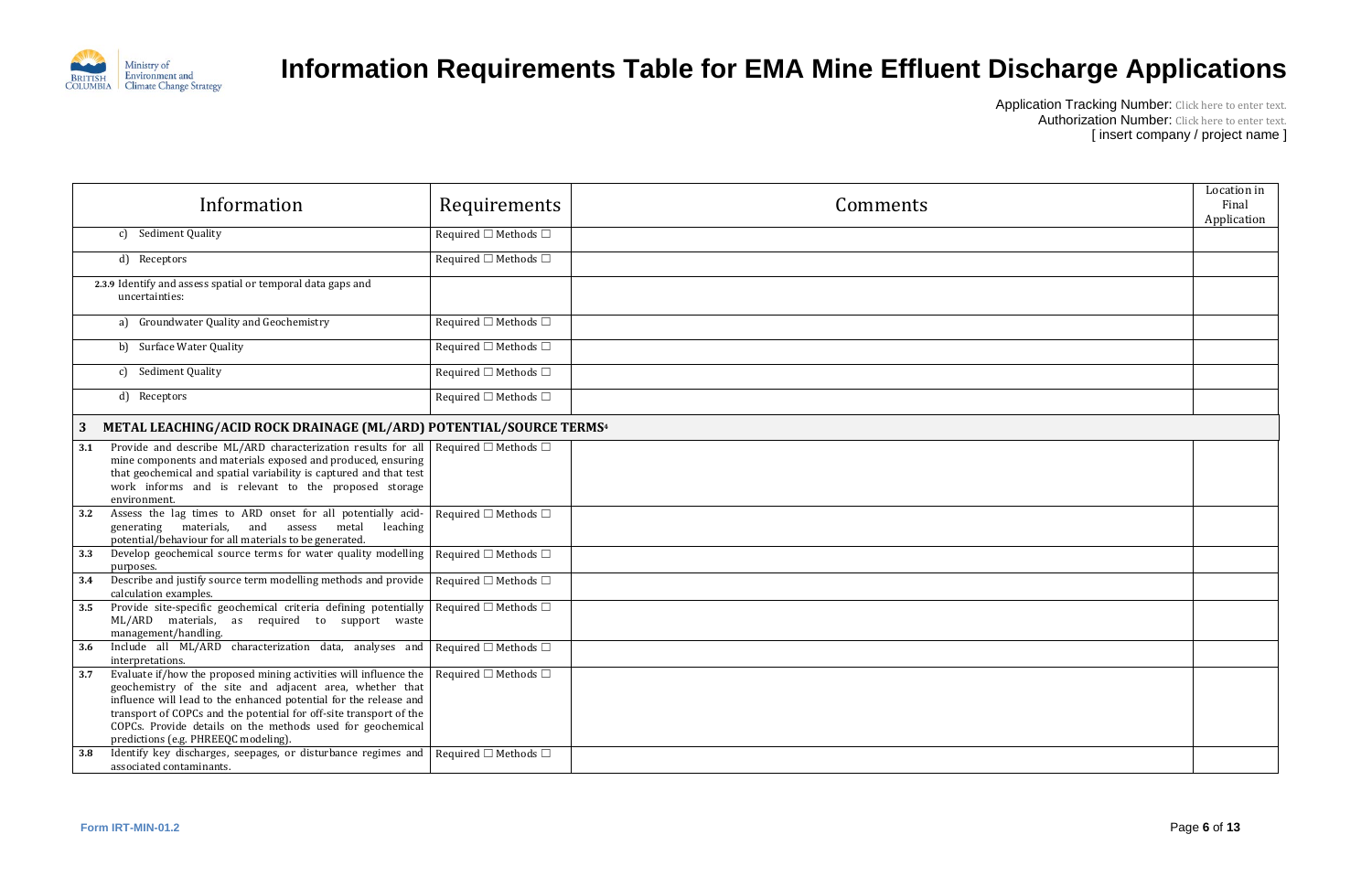

| Location in<br>Final<br>Application |
|-------------------------------------|
|                                     |
|                                     |
|                                     |
|                                     |
|                                     |
|                                     |
|                                     |
|                                     |
|                                     |
|                                     |
|                                     |
|                                     |
|                                     |
|                                     |
|                                     |
|                                     |
|                                     |
|                                     |
|                                     |
|                                     |
|                                     |
|                                     |

| Information                                                                                                                                                                                                                                                                                                                                                                       | Requirements                         | Comments |
|-----------------------------------------------------------------------------------------------------------------------------------------------------------------------------------------------------------------------------------------------------------------------------------------------------------------------------------------------------------------------------------|--------------------------------------|----------|
| EFFLUENT DISCHARGES, MITIGATION, MANAGEMENT AND/OR TREATMENT<br>4                                                                                                                                                                                                                                                                                                                 |                                      |          |
| Describe the design and use of proposed pollution control works<br>4.1<br>and management practices.                                                                                                                                                                                                                                                                               | Required $\square$ Methods $\square$ |          |
| Provide an overview of each contaminant source on site,<br>4.2<br>including but not limited to sources in: process, storm water,<br>seepage and/or ML/ARD processes, as identified in the<br>Environmental Effect prediction section of this IRT and where<br>and how they will be contained collected stored and treated.                                                        | Required $\square$ Methods $\square$ |          |
| Provide full characterization and predictions of all treated and<br>4.3<br>untreated effluent sources (quality and quantity).                                                                                                                                                                                                                                                     | Required $\square$ Methods $\square$ |          |
| Describe all proposed effluent discharge locations (including<br>4.4<br>point sources and non-point seepage to ground, surface and/or<br>groundwater). Provide proposed timing and frequency of<br>discharge.                                                                                                                                                                     | Required $\square$ Methods $\square$ |          |
| If untreated effluent concentrations at the source are predicted<br>4.5<br>to exceed acute WQGs undertake and submit a Best Achievable<br>Technology (BAT) review (see current Fact Sheet Waste<br>Discharges - Best Achievable Technology <sup>5</sup> ).<br>Note: Where needed, an Initial Dilution Zone (IDZ) may typically<br>only be considered after implementation of BAT. | Required $\square$ Methods $\square$ |          |
| Describe mitigation methods to be used including processes,<br>4.6<br>inputs and outputs.                                                                                                                                                                                                                                                                                         | Required $\square$ Methods $\square$ |          |
| If treatment is proposed, provide the following information:<br>4.7                                                                                                                                                                                                                                                                                                               |                                      |          |
| 4.7.1 Specify the treatment design criteria including treatment<br>capacity, retention times, and input and output water quantity<br>and quality.                                                                                                                                                                                                                                 | Required $\square$ Methods $\square$ |          |
| 4.7.2 Provide treatment system detailed design, power requirements,<br>construction and commissioning schedule and projected capital<br>and operating costs.                                                                                                                                                                                                                      | Required $\square$ Methods $\square$ |          |
| 4.7.3 Provide rationale for expected treatment effectiveness (e.g.<br>examples with similar conditions, bench scale tests, pilot tests),<br>including an evaluation of potential variable operating<br>conditions.                                                                                                                                                                | Required $\square$ Methods $\square$ |          |
| 4.7.4 Describe all treatment process by-products (liquid, solid and<br>gaseous), including quantity and quality, and provide a<br>management plan for each, including sludge management plan<br>if applicable.                                                                                                                                                                    | Required $\square$ Methods $\square$ |          |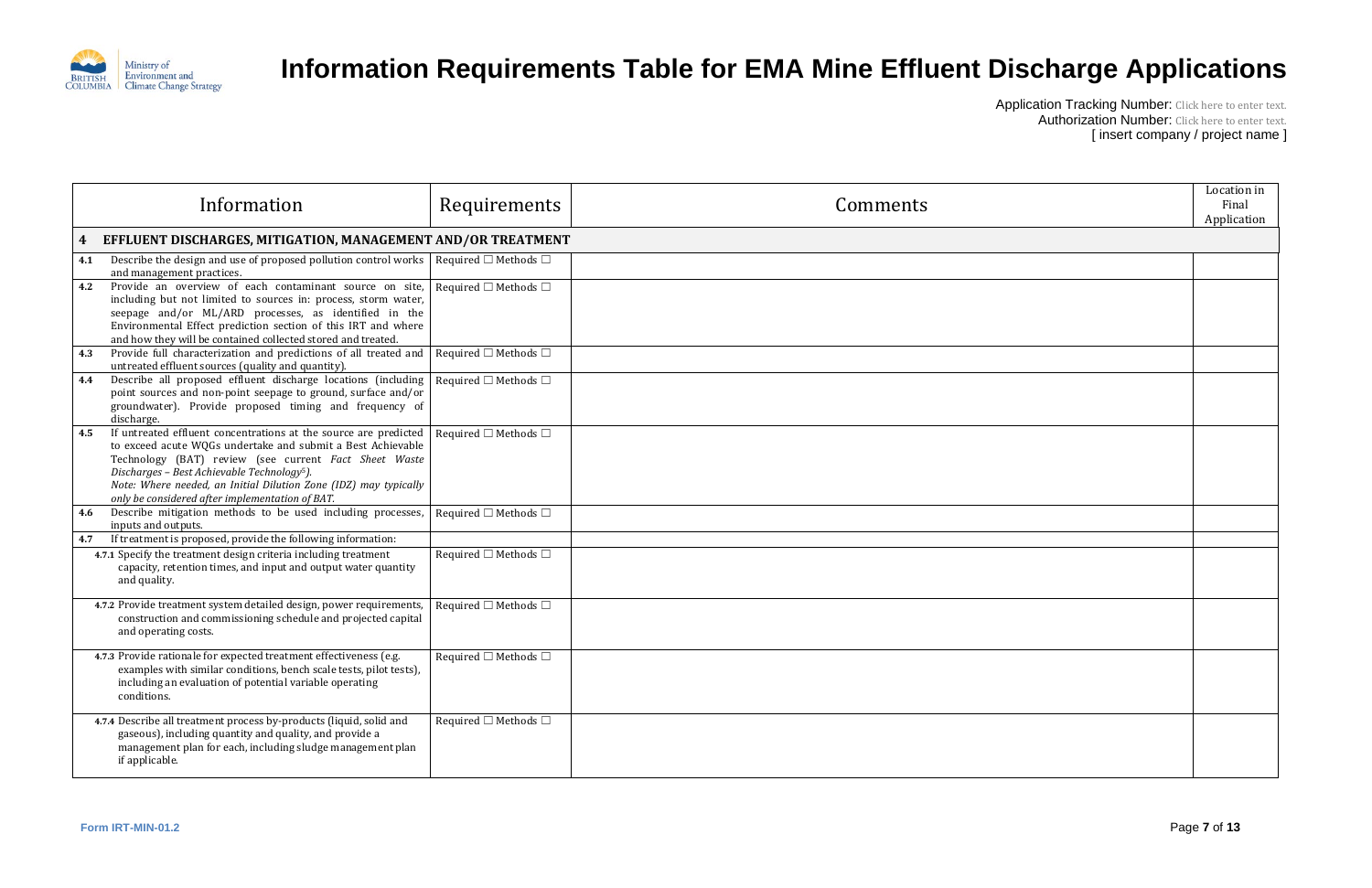

|                                                  | Location in<br>Final<br>Application |
|--------------------------------------------------|-------------------------------------|
|                                                  |                                     |
|                                                  |                                     |
|                                                  |                                     |
|                                                  |                                     |
|                                                  |                                     |
|                                                  |                                     |
| han health and water users including aquatic and |                                     |
|                                                  |                                     |
|                                                  |                                     |
|                                                  |                                     |
|                                                  |                                     |
|                                                  |                                     |
|                                                  |                                     |
|                                                  |                                     |
|                                                  |                                     |
|                                                  |                                     |
|                                                  |                                     |
|                                                  |                                     |

| Information                                                                                                                                                                                                                                                    | Requirements                         | Comments                                                                                                                                                                                                           | Locatic<br>Fina<br>Applica |
|----------------------------------------------------------------------------------------------------------------------------------------------------------------------------------------------------------------------------------------------------------------|--------------------------------------|--------------------------------------------------------------------------------------------------------------------------------------------------------------------------------------------------------------------|----------------------------|
| 4.7.5 Assess all outputs and by-products and the projected volumes<br>generated against the requirements of the Hazardous Waste<br>Regulation.                                                                                                                 | Required $\square$ Methods $\square$ |                                                                                                                                                                                                                    |                            |
| 4.7.6 Treatment performance monitoring and reporting plans.                                                                                                                                                                                                    | Required $\square$ Methods $\square$ |                                                                                                                                                                                                                    |                            |
| 4.7.7 Maintenance and replacement plans and emergency<br>procedures for malfunctions for collection and treatment<br>systems.                                                                                                                                  | Required $\square$ Methods $\square$ |                                                                                                                                                                                                                    |                            |
| Describe the storm water management system and provide<br>4.8<br>detailed design for proposed storm water works. Ensure<br>settling ponds are appropriately designed in accordance with<br>the Sediment Pond Design Technical Guidance Document <sup>6</sup> . | Required $\square$ Methods $\square$ |                                                                                                                                                                                                                    |                            |
| For storm water management systems in undisturbed areas,<br>4.9<br>provide detailed design for all catchments that route clean<br>runoff around disturbed areas in accordance with the Sediment<br>Pond Design Technical Guidance Document <sup>6</sup> .      | Required $\square$ Methods $\square$ |                                                                                                                                                                                                                    |                            |
| Propose effluent discharge limits for COPCs that can be shown<br>4.10<br>to be protective of the receiving environment and its receptors.                                                                                                                      | Required $\square$ Methods $\square$ |                                                                                                                                                                                                                    |                            |
| aquatic dependent terrestrial receptors.<br><b>PREDICTIVE MODELLING</b><br>5.1                                                                                                                                                                                 |                                      | ENVIRONMENTAL EFFECTS PREDICTION AND ASSESSMENT - This section assesses potential residual environmental effects and evaluates the risks of the mine project on human health and water users including aquatic and |                            |
| 5.1.1 Provide a figure, describe and justify spatial and temporal study<br>boundaries:                                                                                                                                                                         |                                      |                                                                                                                                                                                                                    |                            |
| a) Groundwater Quantity                                                                                                                                                                                                                                        | Required $\square$ Methods $\square$ |                                                                                                                                                                                                                    |                            |
| b) Groundwater Quality and Geochemistry <sup>7</sup>                                                                                                                                                                                                           | Required $\square$ Methods $\square$ |                                                                                                                                                                                                                    |                            |
| <b>Surface Water Quantity</b><br>c)                                                                                                                                                                                                                            | Required $\square$ Methods $\square$ |                                                                                                                                                                                                                    |                            |
| d) Surface Water Quality                                                                                                                                                                                                                                       | Required $\square$ Methods $\square$ |                                                                                                                                                                                                                    |                            |
| e) Initial Dilution Zone (see section 4.5)                                                                                                                                                                                                                     | Required $\square$ Methods $\square$ |                                                                                                                                                                                                                    |                            |
| Sediment Quality<br>f)                                                                                                                                                                                                                                         | Required $\square$ Methods $\square$ |                                                                                                                                                                                                                    |                            |
| g) Receptors                                                                                                                                                                                                                                                   | Required $\square$ Methods $\square$ |                                                                                                                                                                                                                    |                            |
| 5.1.2 For the following topics, describe and justify receiving<br>environment modelling approaches. Describe the models used,<br>inputs and outputs. Make calculations and tabulated data<br>available for government review:                                  |                                      |                                                                                                                                                                                                                    |                            |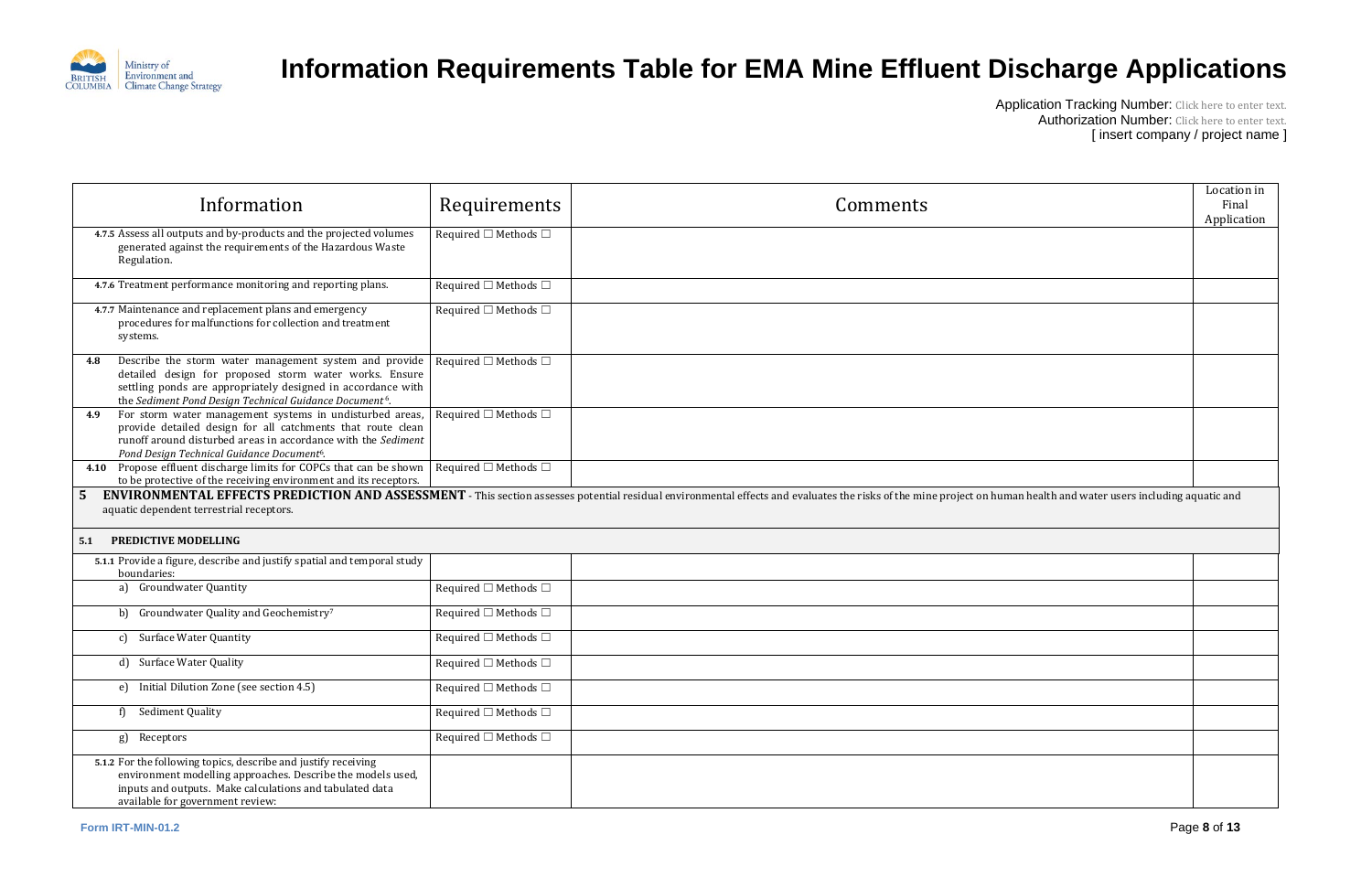

| Location in<br>Final<br>Application |
|-------------------------------------|
|                                     |
|                                     |
|                                     |
|                                     |
|                                     |
|                                     |
|                                     |
|                                     |
|                                     |
|                                     |
|                                     |
|                                     |
|                                     |
|                                     |
|                                     |
|                                     |
|                                     |
|                                     |
|                                     |
|                                     |
|                                     |

| Information                                                                                                                                                                                                                                                                                                                                                                                                                                                                                                                                                   | Requirements                         | Comments |
|---------------------------------------------------------------------------------------------------------------------------------------------------------------------------------------------------------------------------------------------------------------------------------------------------------------------------------------------------------------------------------------------------------------------------------------------------------------------------------------------------------------------------------------------------------------|--------------------------------------|----------|
| Groundwater Quantity (see section 5.1.4)<br>a)                                                                                                                                                                                                                                                                                                                                                                                                                                                                                                                | Required $\square$ Methods $\square$ |          |
| Groundwater Quality and Geochemistry7<br>b)                                                                                                                                                                                                                                                                                                                                                                                                                                                                                                                   | Required $\square$ Methods $\square$ |          |
| <b>Surface Water Quantity</b><br>C)                                                                                                                                                                                                                                                                                                                                                                                                                                                                                                                           | Required $\square$ Methods $\square$ |          |
| Surface Water Quality (see section 5.1.3)<br>d)                                                                                                                                                                                                                                                                                                                                                                                                                                                                                                               | Required $\square$ Methods $\square$ |          |
| Initial Dilution Zone (see section 4.5)<br>e)                                                                                                                                                                                                                                                                                                                                                                                                                                                                                                                 | Required $\square$ Methods $\square$ |          |
| Sediment Quality<br>f)                                                                                                                                                                                                                                                                                                                                                                                                                                                                                                                                        | Required $\square$ Methods $\square$ |          |
| Receptors<br>g)                                                                                                                                                                                                                                                                                                                                                                                                                                                                                                                                               | Required $\square$ Methods $\square$ |          |
| 5.1.3 Conduct sensitivity analysis for the water quality model to<br>identify the input parameters of most consequence to the<br>model output. Consider the widest reasonable range of model<br>inputs including but not limited to:<br>a) hydro-climatic - wet and dry events representative of the<br>streamflow variability in the project area<br>b) hydrogeologic - groundwater inflows, seepage rates,<br>hydraulic conductivity, etc.<br>water quality - address uncertainty with regards to<br>C)<br>attenuation, water treatment, source terms, etc. | Required $\square$ Methods $\square$ |          |
| 5.1.4 Provide calibration/validation statistics and plots for the<br>models used.                                                                                                                                                                                                                                                                                                                                                                                                                                                                             | Required $\Box$ Methods $\Box$       |          |
| 5.1.5 Identify data gaps, assumptions and uncertainty in the models<br>used, and how they will be addressed.                                                                                                                                                                                                                                                                                                                                                                                                                                                  | Required $\square$ Methods $\square$ |          |
| <b>EFFECTS ASSESSMENT</b><br>5.2                                                                                                                                                                                                                                                                                                                                                                                                                                                                                                                              |                                      |          |
| 5.2.1 Identify the environmental values that may be at risk due to<br>mine related activities.                                                                                                                                                                                                                                                                                                                                                                                                                                                                | Required $\square$ Methods $\square$ |          |
| 5.2.2 Develop and submit a Conceptual Site Model (non numerical).<br>Describe and illustrate graphically the contaminant transport<br>from source to receptors via all potential pathways. Estimate<br>probabilities of occurrence of each pathway/exposure<br>combination, and the risk of each and develop a risk<br>management matrix                                                                                                                                                                                                                      | Required $\square$ Methods $\square$ |          |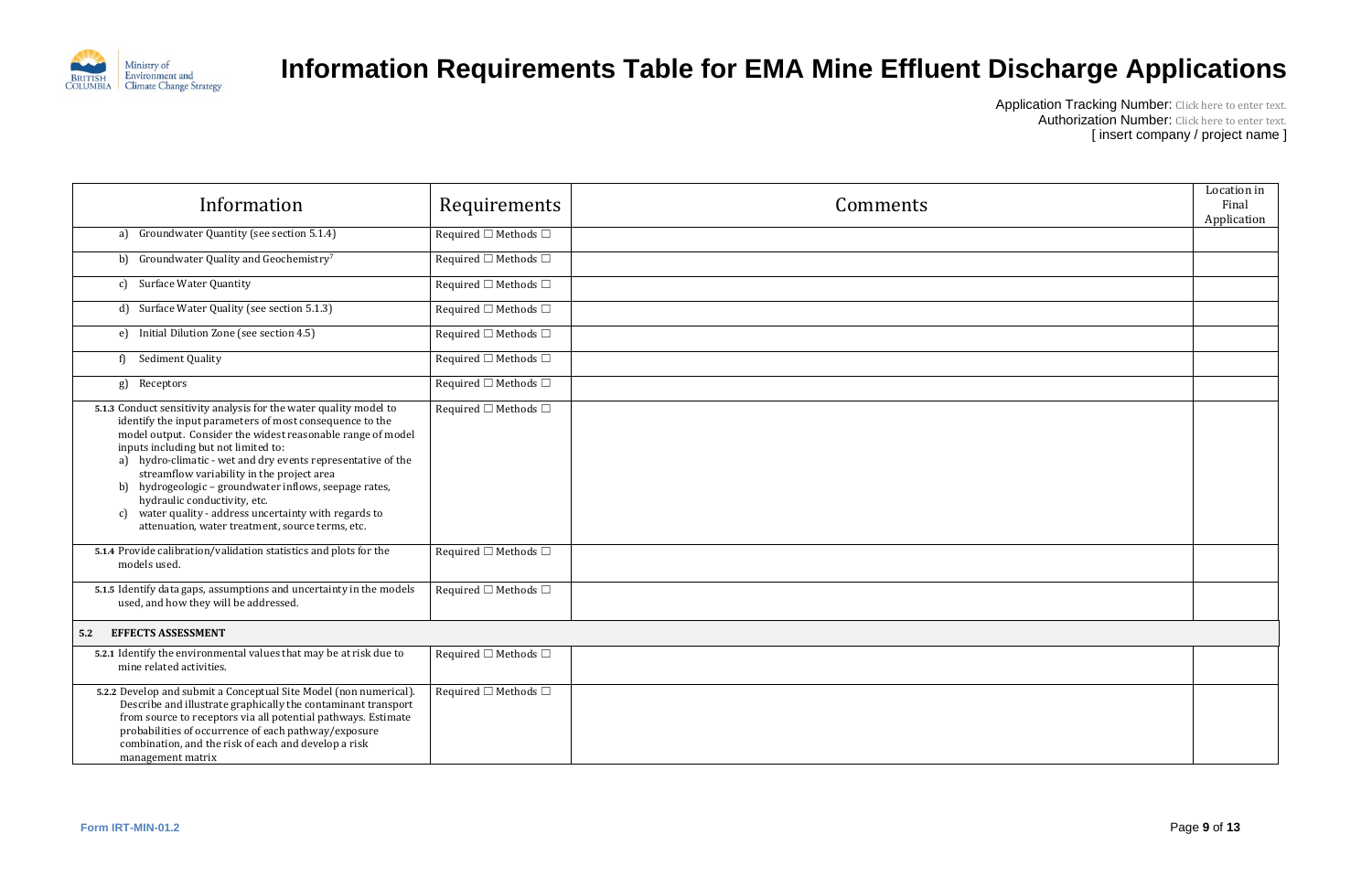

| Location in<br>Final<br>Application |
|-------------------------------------|
|                                     |
|                                     |
|                                     |
|                                     |
|                                     |
|                                     |
|                                     |
|                                     |
|                                     |
|                                     |
|                                     |
|                                     |
|                                     |
|                                     |
|                                     |

| Information                                                                                                                                                                                                                                                                                                                                                                                                                          | Requirements                         | Comments |
|--------------------------------------------------------------------------------------------------------------------------------------------------------------------------------------------------------------------------------------------------------------------------------------------------------------------------------------------------------------------------------------------------------------------------------------|--------------------------------------|----------|
| 5.2.3 Where appropriate as per the Framework for the Development<br>and Use of Freshwater Science-Based Environmental Benchmarks<br>for Aquatic Life in Environmental Management Act Permitting<br>for Mines <sup>8</sup> and other ENV guidance, develop site specific<br>thresholds (e.g. background water quality, Science Based<br>Environmental Benchmarks (SBEBs)).                                                            | Required $\square$ Methods $\square$ |          |
| 5.2.4 Provide predicted incremental changes (e.g. monthly/annually)<br>over existing receiving environment water, sediment quality<br>and/or tissue quality at critical points downstream (e.g. within<br>IDZ, edge of IDZ, near field and far field, sensitive habitat) and<br>during critical time periods (e.g. low dilution $7Q_{10}$ , high flows,<br>spawning, hatching, etc.) This should be included for all mine<br>phases. | Required $\square$ Methods $\square$ |          |
| 5.2.5 Identify all locations, parameters, time periods, magnitude,<br>frequency and seasonality for which exceedances of WQGs,<br>SQGs, SBEBs (if accepted), tissue guidelines, or applicable<br>standards are predicted to occur in water, sediment or tissue<br>quality.                                                                                                                                                           | Required $\square$ Methods $\square$ |          |
| 5.2.6 Describe predicted effects of mine related activities, including<br>all point and non-point effluent discharges on the water<br>balance, flows and water levels.                                                                                                                                                                                                                                                               | Required $\Box$ Methods $\Box$       |          |
| 5.2.7 Explain and justify assessment (e.g., drinking water quality,<br>recreation, aquatic life, wildlife, livestock, irrigation) and<br>measurement endpoints (chemical, toxicological or biological)<br>to identify expected and realistic worst case seasonal effects<br>and trends:                                                                                                                                              | Required $\Box$ Methods $\Box$       |          |
| Groundwater Quantity<br>a)                                                                                                                                                                                                                                                                                                                                                                                                           | Required $\square$ Methods $\square$ |          |
| Groundwater Quality and Geochemistry<br>b)                                                                                                                                                                                                                                                                                                                                                                                           | Required $\Box$ Methods $\Box$       |          |
| <b>Surface Water Quantity</b><br>c)                                                                                                                                                                                                                                                                                                                                                                                                  | Required $\Box$ Methods $\Box$       |          |
| <b>Surface Water Quality</b><br>d)                                                                                                                                                                                                                                                                                                                                                                                                   | Required $\Box$ Methods $\Box$       |          |
| e) Sediment Quality                                                                                                                                                                                                                                                                                                                                                                                                                  | Required $\square$ Methods $\square$ |          |
| Receptors<br>f)                                                                                                                                                                                                                                                                                                                                                                                                                      | Required $\square$ Methods $\square$ |          |
| 5.2.8 Identify by location and receptor group, potential for effects as<br>well as frequency, seasonality, magnitude and reversibility of<br>the effects. Provide rationale for the effects assessment.<br>Demonstrate through a weight of evidence approach that<br>effluent and non-point source discharges will not cause toxicity<br>within the IDZ (acute) and outside of the IDZ (acute or<br>chronic):                        |                                      |          |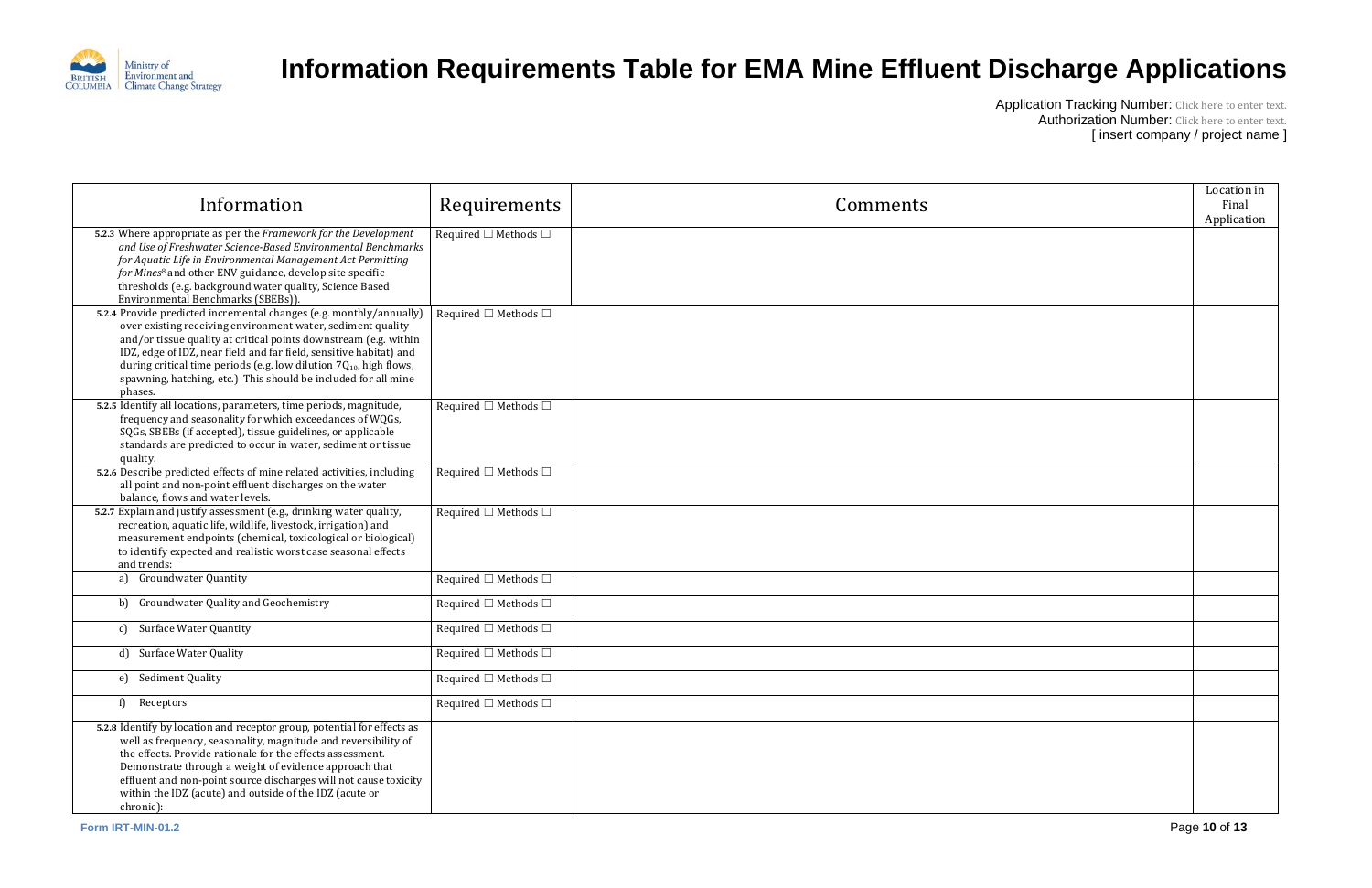

|                                                    | Location in<br>Final<br>Application |
|----------------------------------------------------|-------------------------------------|
|                                                    |                                     |
|                                                    |                                     |
|                                                    |                                     |
|                                                    |                                     |
|                                                    |                                     |
|                                                    |                                     |
|                                                    |                                     |
|                                                    |                                     |
|                                                    |                                     |
|                                                    |                                     |
|                                                    |                                     |
|                                                    |                                     |
|                                                    |                                     |
|                                                    |                                     |
|                                                    |                                     |
|                                                    |                                     |
|                                                    |                                     |
|                                                    |                                     |
| e, receiving environment conditions, mine activity |                                     |
|                                                    |                                     |

| Information                                                                                                                                                                                                                                                                                                                                                                           | Requirements                         | Comments                                                                                                                                                                                                                                                                                                                                                                                | Location<br>Final<br>Applicat |
|---------------------------------------------------------------------------------------------------------------------------------------------------------------------------------------------------------------------------------------------------------------------------------------------------------------------------------------------------------------------------------------|--------------------------------------|-----------------------------------------------------------------------------------------------------------------------------------------------------------------------------------------------------------------------------------------------------------------------------------------------------------------------------------------------------------------------------------------|-------------------------------|
| <b>Groundwater Quantity</b><br>a)                                                                                                                                                                                                                                                                                                                                                     | Required $\square$ Methods $\square$ |                                                                                                                                                                                                                                                                                                                                                                                         |                               |
| b) Groundwater Quality and Geochemistry                                                                                                                                                                                                                                                                                                                                               | Required $\square$ Methods $\square$ |                                                                                                                                                                                                                                                                                                                                                                                         |                               |
| c) Surface Water Quantity                                                                                                                                                                                                                                                                                                                                                             | Required $\square$ Methods $\square$ |                                                                                                                                                                                                                                                                                                                                                                                         |                               |
| d) Surface Water Quality                                                                                                                                                                                                                                                                                                                                                              | Required $\square$ Methods $\square$ |                                                                                                                                                                                                                                                                                                                                                                                         |                               |
| Sediment Quality<br>e)                                                                                                                                                                                                                                                                                                                                                                | Required $\square$ Methods $\square$ |                                                                                                                                                                                                                                                                                                                                                                                         |                               |
| Receptors<br>f)                                                                                                                                                                                                                                                                                                                                                                       | Required $\square$ Methods $\square$ |                                                                                                                                                                                                                                                                                                                                                                                         |                               |
| 5.2.9 Identify whether current regional trends in stream flow or<br>projected climate change could potentially affect dilution,<br>water management infrastructure, ability to provide sufficient<br>water cover (e.g. tailings facility) where required, during and<br>after the life of the project.                                                                                | Required $\square$ Methods $\square$ |                                                                                                                                                                                                                                                                                                                                                                                         |                               |
| 5.2.10 Describe and discuss the potential for bioaccumulation or<br>bioconcentration of contaminants, and the associated risk to<br>assessment endpoints (i.e., fish health, fish reproduction,<br>consumers of fish, etc.).                                                                                                                                                          | Required $\square$ Methods $\square$ |                                                                                                                                                                                                                                                                                                                                                                                         |                               |
| 5.2.11 Predict changes in aquatic receptors at species, community<br>and/or ecosystem levels as appropriate due to water quality<br>and water quantity changes caused by the mine.                                                                                                                                                                                                    | Required $\square$ Methods $\square$ |                                                                                                                                                                                                                                                                                                                                                                                         |                               |
| 5.2.12 Identify risks to non-aquatic receptors, including wildlife,<br>livestock and human health.                                                                                                                                                                                                                                                                                    | Required $\square$ Methods $\square$ |                                                                                                                                                                                                                                                                                                                                                                                         |                               |
| 5.2.13 Discuss risk reduction options and adaptive management<br>strategies to be employed.                                                                                                                                                                                                                                                                                           | Required $\square$ Methods $\square$ |                                                                                                                                                                                                                                                                                                                                                                                         |                               |
| <b>PLANNING FOR DISCHARGES OUT OF THE NORMAL COURSE OF EVENTS</b><br>6                                                                                                                                                                                                                                                                                                                |                                      |                                                                                                                                                                                                                                                                                                                                                                                         |                               |
| Provide a preparedness plan for Out of the Normal Course of Required $\Box$ Methods $\Box$<br>6.1<br>Events, including identification of, contingency and mitigation<br>procedures for, any event capable of affecting discharge quality<br>or quantity such that they no longer comply with the EMA<br>authorization conditions. The plan shall include implementation<br>timelines. |                                      |                                                                                                                                                                                                                                                                                                                                                                                         |                               |
| Assess potential for residual environmental risk once the Required $\Box$ Methods $\Box$<br>6.2<br>preparedness plan has been implemented.                                                                                                                                                                                                                                            |                                      |                                                                                                                                                                                                                                                                                                                                                                                         |                               |
|                                                                                                                                                                                                                                                                                                                                                                                       |                                      | DISCHARGE AND ENVIRONMENTAL MONITORING REQUIREMENTS - This section provides a proposal for a monitoring program to evaluate waste management performance, receiving environment conditions, mine activity<br>effects on the receiving environment, and to verify and adapt predictions. This information will be used to develop monitoring requirements under the EMA effluent permit. |                               |
| Discharge Monitoring - Describe and justify the proposed Required $\Box$ Methods $\Box$<br>7.1<br>monitoring study design/program.                                                                                                                                                                                                                                                    |                                      |                                                                                                                                                                                                                                                                                                                                                                                         |                               |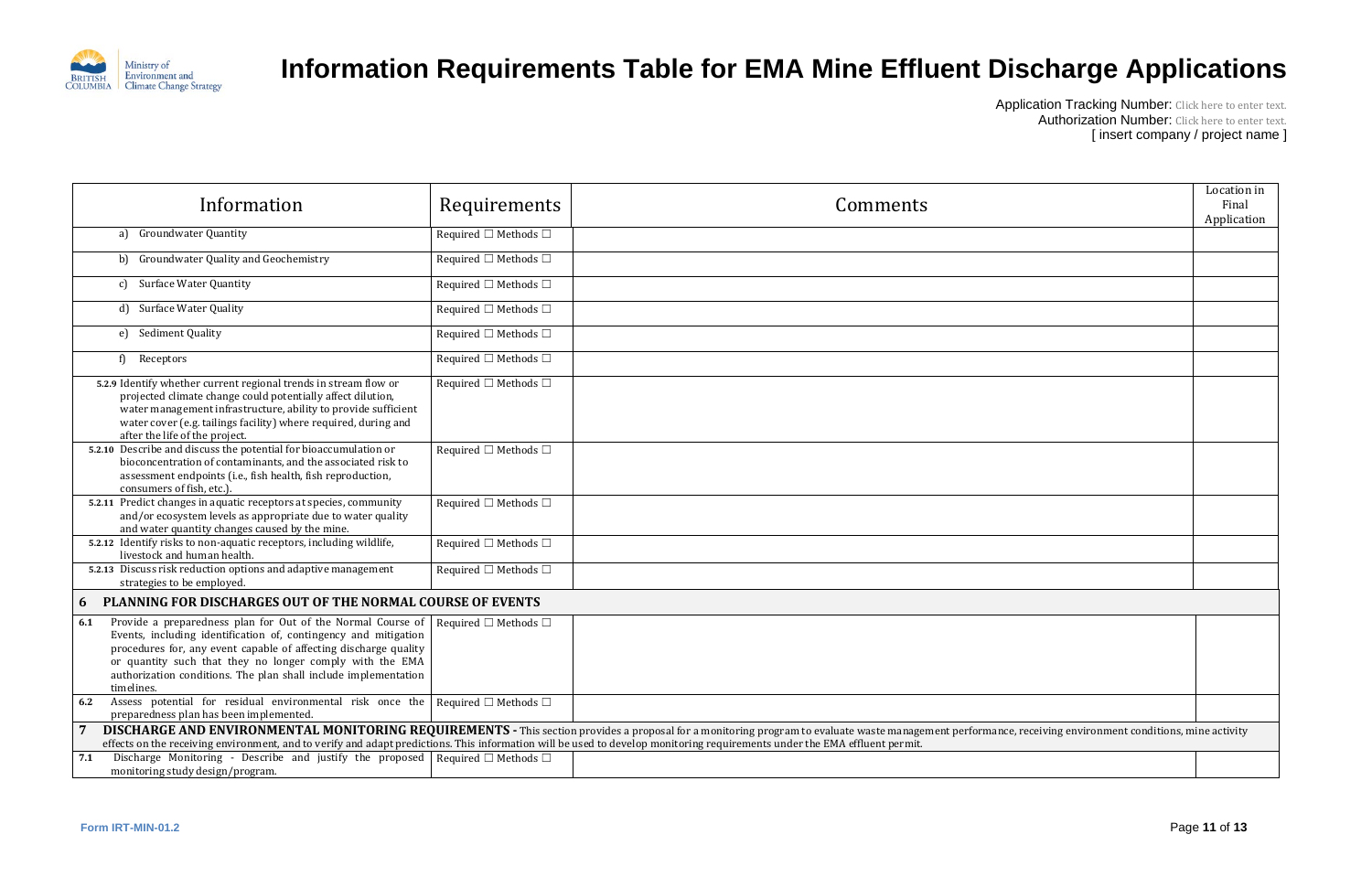

|                                                | Location in |
|------------------------------------------------|-------------|
|                                                | Final       |
|                                                |             |
|                                                | Application |
|                                                |             |
|                                                |             |
|                                                |             |
|                                                |             |
|                                                |             |
|                                                |             |
|                                                |             |
|                                                |             |
|                                                |             |
|                                                |             |
|                                                |             |
|                                                |             |
|                                                |             |
|                                                |             |
|                                                |             |
|                                                |             |
|                                                |             |
|                                                |             |
|                                                |             |
|                                                |             |
|                                                |             |
|                                                |             |
|                                                |             |
| d with other mine effluent and is <10% of that |             |
|                                                |             |
|                                                |             |
|                                                |             |
|                                                |             |
|                                                |             |
|                                                |             |
|                                                |             |
|                                                |             |
|                                                |             |
|                                                |             |
|                                                |             |
|                                                |             |
|                                                |             |
|                                                |             |
|                                                |             |
|                                                |             |
|                                                |             |
|                                                |             |
|                                                |             |
|                                                |             |

|     | Information                                                                                                                                                                                                                                                                                                               | Requirements                         | Comments                                                                                                                                                                                                                           | Loca<br>Appl |
|-----|---------------------------------------------------------------------------------------------------------------------------------------------------------------------------------------------------------------------------------------------------------------------------------------------------------------------------|--------------------------------------|------------------------------------------------------------------------------------------------------------------------------------------------------------------------------------------------------------------------------------|--------------|
| 7.2 | Identify the objectives and describe and justify the proposed<br>receiving environment and aquatic effects monitoring program<br>and weight of evidence assessment. Include cumulative effects<br>monitoring in areas that may potentially be affected by mining<br>activities as well as other anthropogenic activities: |                                      |                                                                                                                                                                                                                                    |              |
|     | a) Groundwater Quantity                                                                                                                                                                                                                                                                                                   | Required $\Box$ Methods $\Box$       |                                                                                                                                                                                                                                    |              |
|     | b) Groundwater Quality and Geochemistry                                                                                                                                                                                                                                                                                   | Required $\square$ Methods $\square$ |                                                                                                                                                                                                                                    |              |
|     | c) Surface Water Quantity                                                                                                                                                                                                                                                                                                 | Required $\square$ Methods $\square$ |                                                                                                                                                                                                                                    |              |
|     | d) Surface Water Quality                                                                                                                                                                                                                                                                                                  | Required $\square$ Methods $\square$ |                                                                                                                                                                                                                                    |              |
|     | e) Sediment Quality                                                                                                                                                                                                                                                                                                       | Required $\Box$ Methods $\Box$       |                                                                                                                                                                                                                                    |              |
|     | Receptors<br>f)                                                                                                                                                                                                                                                                                                           | Required $\square$ Methods $\square$ |                                                                                                                                                                                                                                    |              |
| 7.3 | Quality Assurance Requirements - Describe and justify proposed<br>quality assurance/quality control procedures.                                                                                                                                                                                                           | Required $\square$ Methods $\square$ |                                                                                                                                                                                                                                    |              |
| 7.4 | Describe and justify proposed data assessment techniques and<br>reporting, including reporting frequency and content.                                                                                                                                                                                                     | Required $\square$ Methods $\square$ |                                                                                                                                                                                                                                    |              |
| 8   | combined flow as per Section 5 (1)(b) of MWR prior to discharge)                                                                                                                                                                                                                                                          |                                      | <b>SEWAGE DISPOSAL</b> (not required if a Municipal Waste Regulation (MWR) registration is being pursued. May ONLY be included in the effluent permit, if the sewage discharge is combined with other mine effluent and is <10% of |              |
| 8.1 | Describe the treatment & disposal plan for sewage generated on-<br>site.                                                                                                                                                                                                                                                  | Required $\square$ Methods $\square$ |                                                                                                                                                                                                                                    |              |
| 8.2 | Provide Registration, Technical Information, Site plans etc., as<br>per MWR Sections 11, 12 & 13 as well as the Qualified<br>Professional (QP) required documentation as per sections 13 &<br>15.                                                                                                                         | Required $\square$ Methods $\square$ |                                                                                                                                                                                                                                    |              |
| 8.3 | Receiving Environment Impact Assessment (EIS) as per MWR<br>Section 13 if sewage contaminants are not fully accounted for<br>previously within this IRT.                                                                                                                                                                  | Required $\square$ Methods $\square$ |                                                                                                                                                                                                                                    |              |
| 8.4 | Commissioning, Operating and Contingency Plans in full<br>compliance with MWR 13, 23-26 and other appurtenant sections<br>of MWR.                                                                                                                                                                                         | Required $\square$ Methods $\square$ |                                                                                                                                                                                                                                    |              |
| 8.5 | Provide operator qualifications and certification - Environmental<br>Operators Certification Program (EOPC) (Section 47 MWR)                                                                                                                                                                                              | Required $\square$ Methods $\square$ |                                                                                                                                                                                                                                    |              |
| 8.6 | Monitoring program to verify plant performance, effluent quality<br>and environmental impacts.                                                                                                                                                                                                                            | Required $\square$ Methods $\square$ |                                                                                                                                                                                                                                    |              |